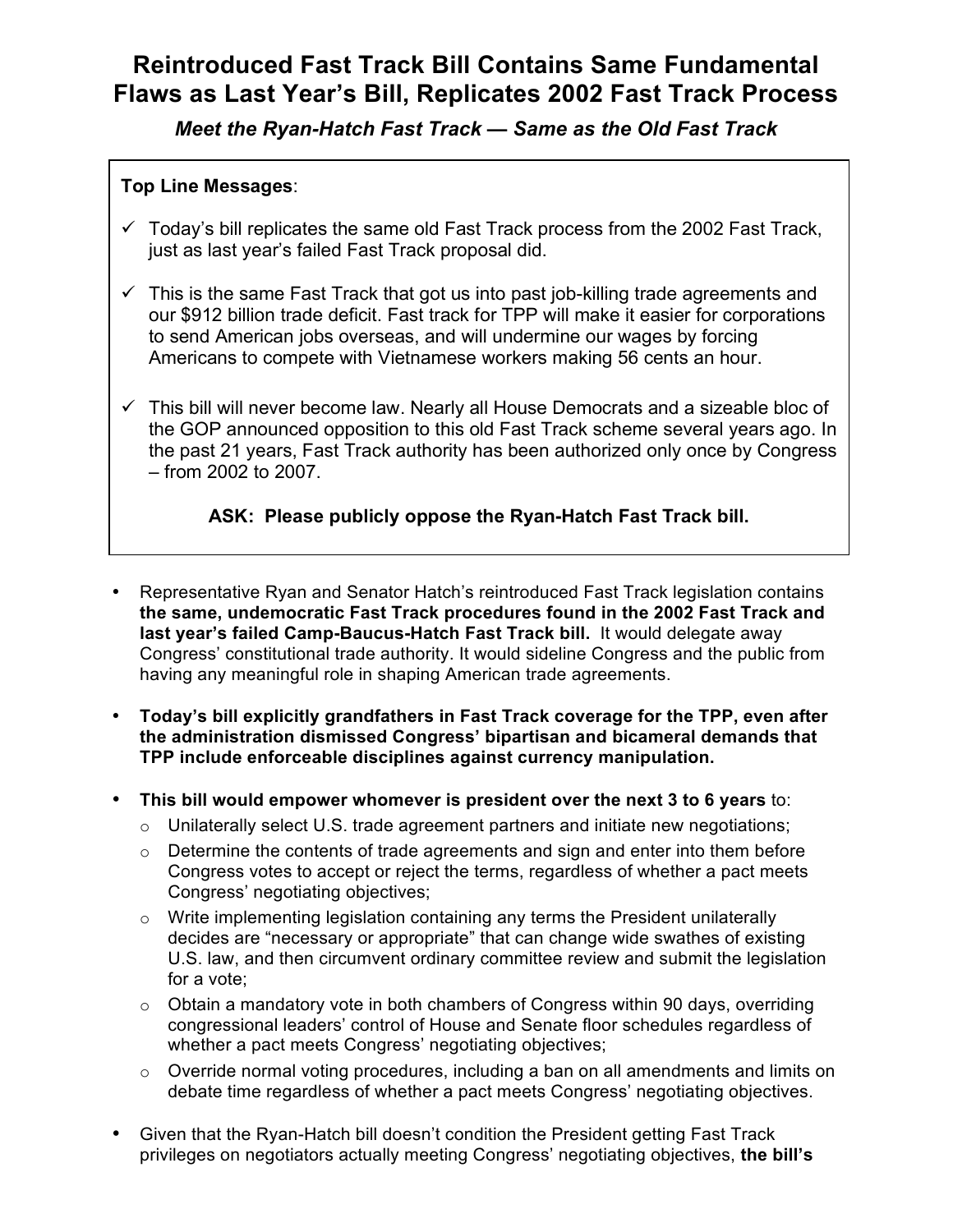## **hyped negotiating objectives are not only not "new" and inadequate, but also unenforceable**.

- o The currency objective is NOT new. The 2002 Fast Track also included currency measures, but thanks to the structure of Fast Track, a president could and did ignore them. Even if this negotiating objective were met, the language does not require *enforceable* disciplines on currency manipulation to be included in the TPP or other deals obtaining Fast Track treatment.
- $\circ$  There are numerous examples of administrations ignoring congressional "negotiating" objectives" under past grants of Fast Track. The 1988 Fast Track used for NAFTA and WTO required that labor rights be included in trade agreements. The George H.W. Bush administration simply ignored this negotiating objective.
- Ryan-Hatch provisions that would ostensibly enable Congress to strip Fast Track authority from trade agreements are, in fact, more difficult for Congress to trigger than simply voting down a fast tracked trade agreement in the first place. This does virtually nothing to increase congressional oversight over trade policymaking.
- Provisions touted as improving transparency do not meet the level of transparency seen during past administrations. Worst still, they would also lock-in the recent practice of formally requiring congressional staff to have security clearance to view any draft trade pact text. Draft texts still would be kept secret from the press and public during all formative stages of the negotiations.
- **Reforms demanded by numerous members of Congress and hundreds of civil society organizations to create a democratic and accountable trade authority were entirely ignored** in the Ryan-Hatch legislation.
	- o Nearly 600 labor, environmental, family farm, consumer, faith, human rights, public health, Internet freedom and other groups enumerated the principles for a trade authority process they would support in a letter to then-Senate Finance Chair Ron Wyden in late 2014: a congressional roll in selecting appropriate trade partners; mandatory negotiating objectives to ensure trade agreements deliver broad benefits; access to draft trade pact texts to ensure meaningful congressional and public input; congressional certification that negotiating mandates were met before negotiations could be concluded; congressional approval of agreements before the Executive Branch could sign and enter into them; and a mechanism for a sizeable minority of Congress to obtain a vote to remove expedited consideration for an agreement. The Ryan-Hatch legislation fails to deliver on any of these commonsense reforms.
- Getting trade policymaking procedures right matters because it's not just old trade agreements that "haven't always lived up to the hype." **The most recent use of Fast Track was for the 2012 Korea FTA. Our bilateral goods trade deficit with South Korea has reached record levels, increasing 84% in just three years. Using the same trade-jobs ratio boosters used to promote the Korea agreement, that equates to nearly 85,000 more lost jobs on top of the millions lost to NAFTA and WTO. Our trade deficit with our FTA partners has grown 427 percent since the**  deals took effect.
	- $\circ$  The Korea-U.S. Free Trade agreement was sold to Congress and the public using the same claims now being made for the TPP: more exports, an improved trade balance and more jobs. But once again, the opposite occurred.
	- $\circ$  U.S. goods exports to our "free trade" agreement (FTA) partners have grown 20 percent more slowly **than U.S. exports to the rest of the world** over the last decade. Rather than learning the lessons from this policy failure, the U.S. Trade Representative has instead tried to spin the problem away. This does not instill